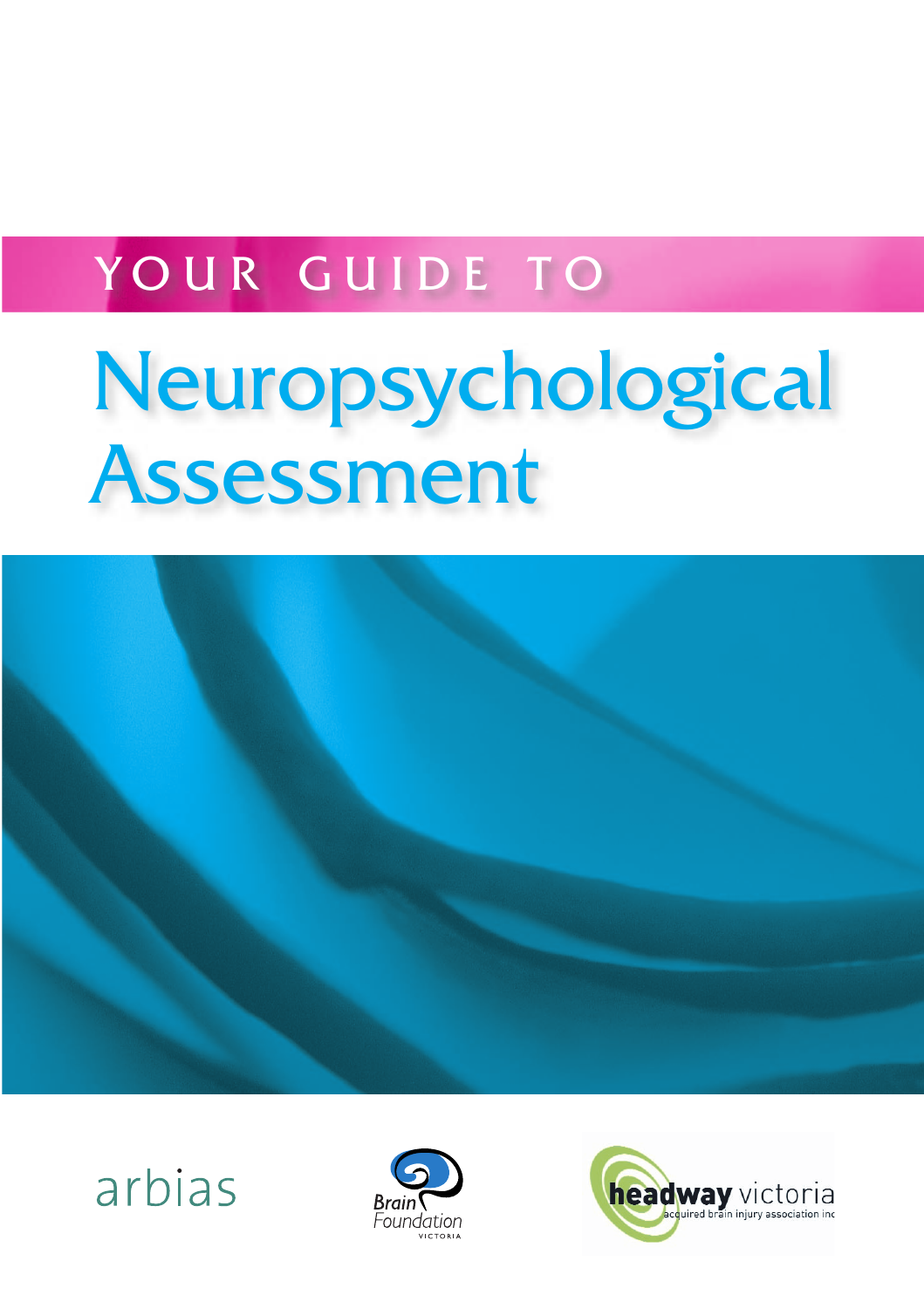*Your Guide to Neuropsychological Assessment* is part of a series of information products about brain injury produced by a joint committee of brain injury organisations with significant support and assistance from the Department of Human Services Victoria.

#### STEERING COMMITTEE MEMBERS:

| Merrilee Cox         | Headway Victoria                              |
|----------------------|-----------------------------------------------|
| Sharon Strugnell     | <b>Brain Foundation Victoria</b>              |
| Sonia Berton         | arbias                                        |
| Michelle Werner      | Department of Human Services                  |
| Content:             | arbias                                        |
|                      | Glen Hardy & Melissa Duncombe                 |
| Editor:              | Lisa Mitchell                                 |
| Project manager:     | The Journey Place for Living and Learning Inc |
| Design & production: | Terminal Design                               |

#### *DISCLAIMER*

*The information in this booklet is of a general nature. The authors do not accept responsibility for actions taken, or not taken, as a result of any interpretation of the contents of this publication.*

#### **COPYRIGHT**

**© 2005** *arbias,* Brain Foundation Victoria, Headway Victoria.

All rights reserved. This publication is copyright. Community organisations and individuals may copy parts of this booklet for non-profit purposes as long as the original meaning is maintained and there is acknowledgement of *arbias* as the author of the publication. No graphics elements on any page of this publication may be used, copied or distributed separate from the accompanying text.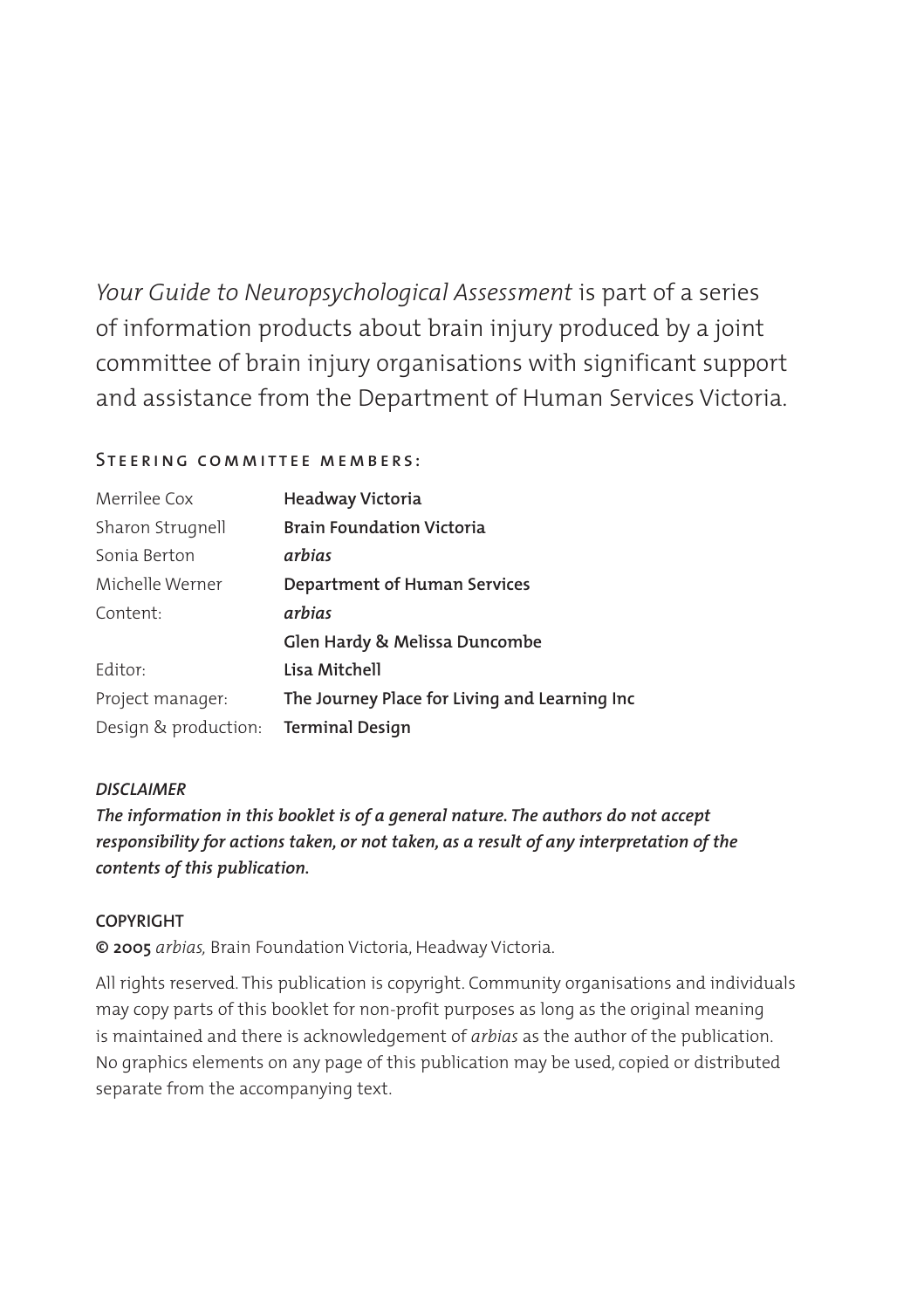## **CONTENTS**

| Your Guide to Neuropsychological Assessment |   |
|---------------------------------------------|---|
| What is a Neuropsychological Assessment?    | 1 |
| Do You Need an Assessment?                  | 2 |
| What Happens During the Assessment?         | 2 |
| <b>Taking Your Personal History</b>         | 3 |
| How Long will the Assessment Take?          | 4 |
| <b>Preparing for the Assessment</b>         | 5 |
| What will the Results Show?                 | 6 |
| For More Information                        | 7 |

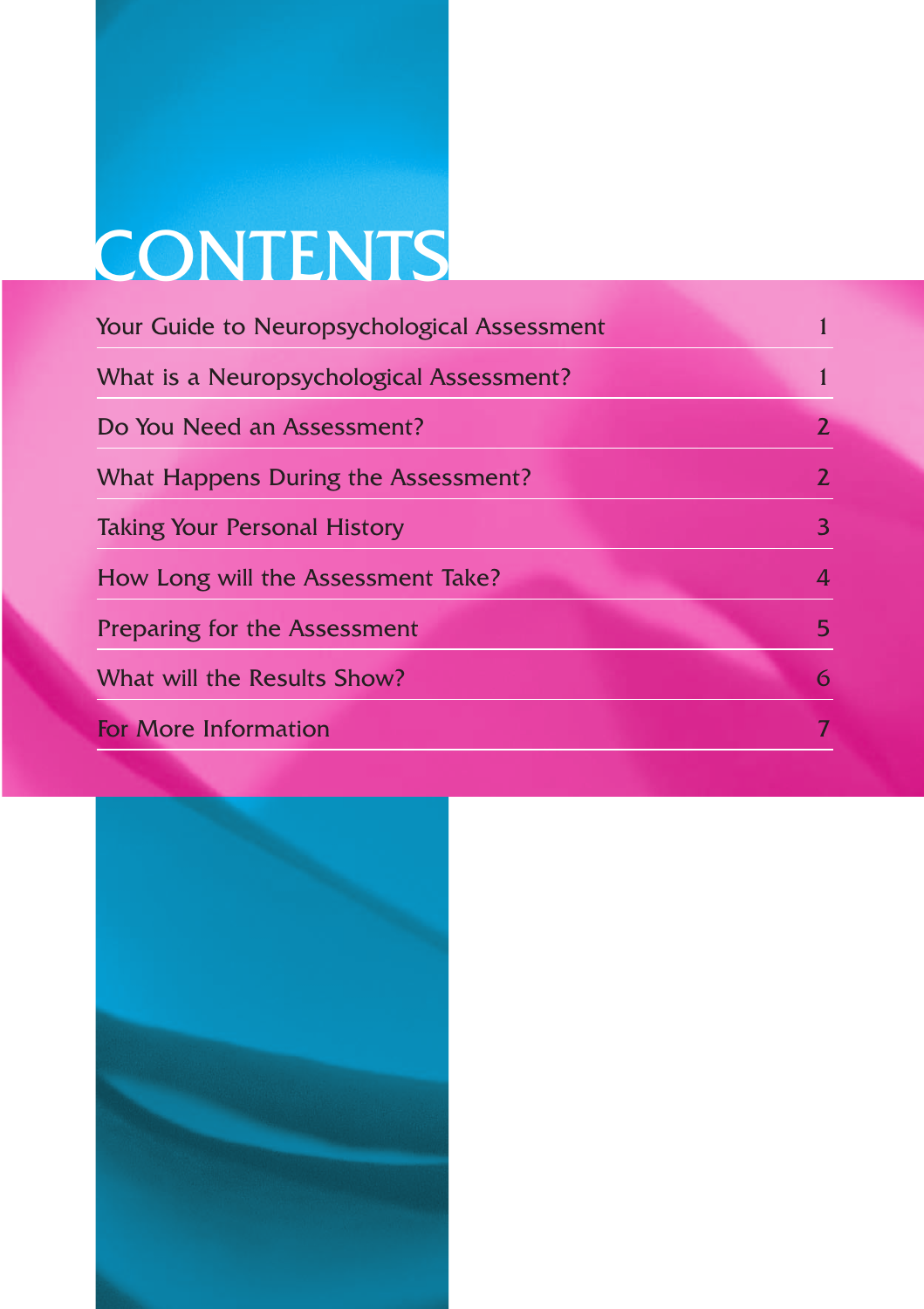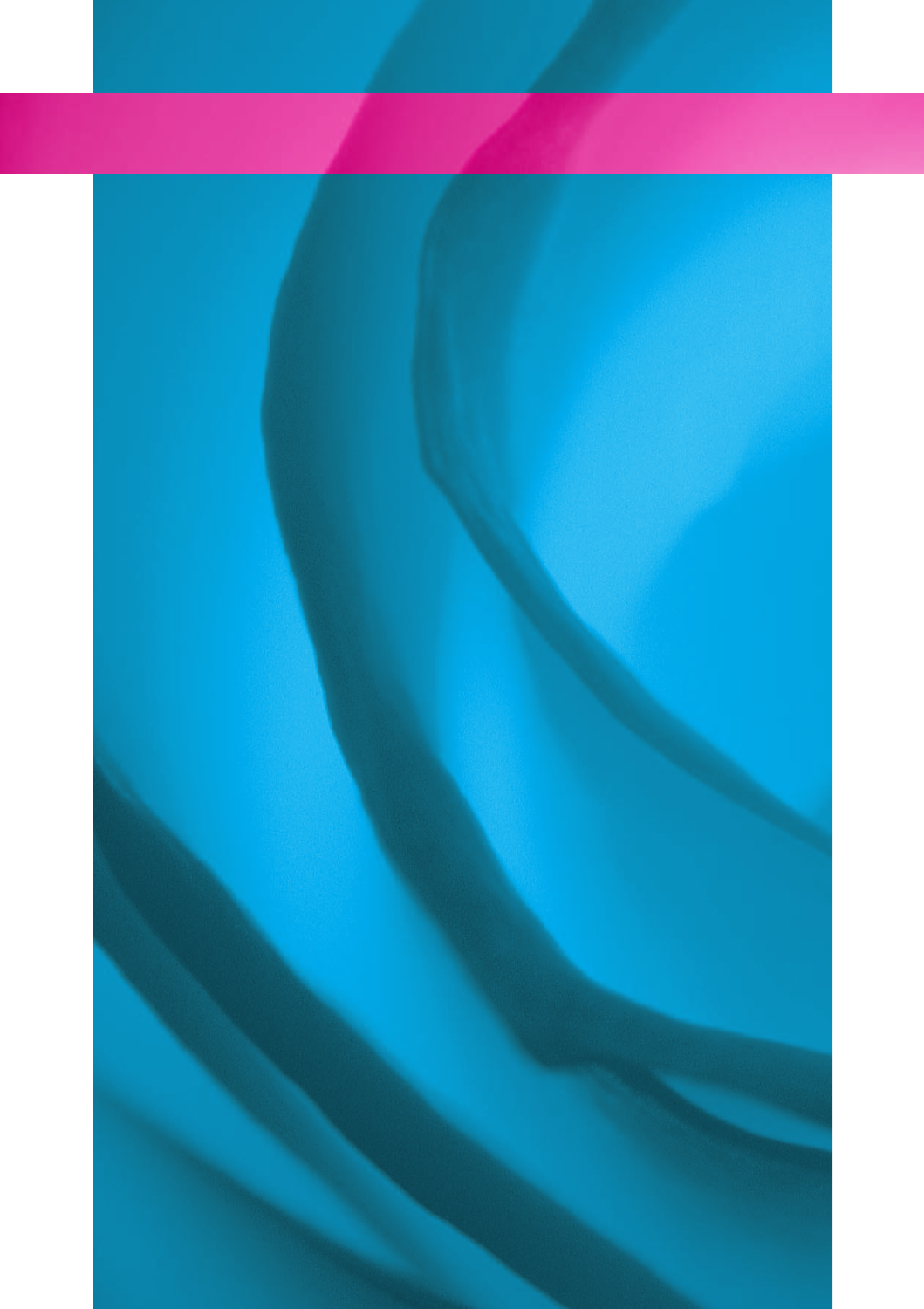#### **Your Guide to Neuropsychological Assessment**

If you (or a family member) have experienced a serious accident or neurological illness, such as a stroke or long-term alcohol abuse, you may have incurred brain damage that changes the way your brain works. Perhaps you are more forgetful or short-tempered than usual or perhaps you have trouble concentrating.

You, your family or any member of your health care team, such as a general practitioner or occupational therapist, can refer you to a neuropsychologist for an assessment.

This booklet is a guide to neuropsychological assessment and explains what it is, how it works and what to expect, should you need to have one.

## **What is a Neuropsychological Assessment?**

A neuropsychological assessment provides very detailed information about how a brain injury changes the way your brain works.

Different areas of the brain manage certain physical abilities and cognitive functions – "cognitive" refers to our ability to think, learn, plan, remember, perceive and understand things.

The assessment is conducted by a neuropsychologist, a psychologist with specialised training who understands how brain injury can affect your cognitive function, your behaviour and personality.

Neuropsychologists are not medical doctors and are not able to prescribe drugs or undertake medical procedures.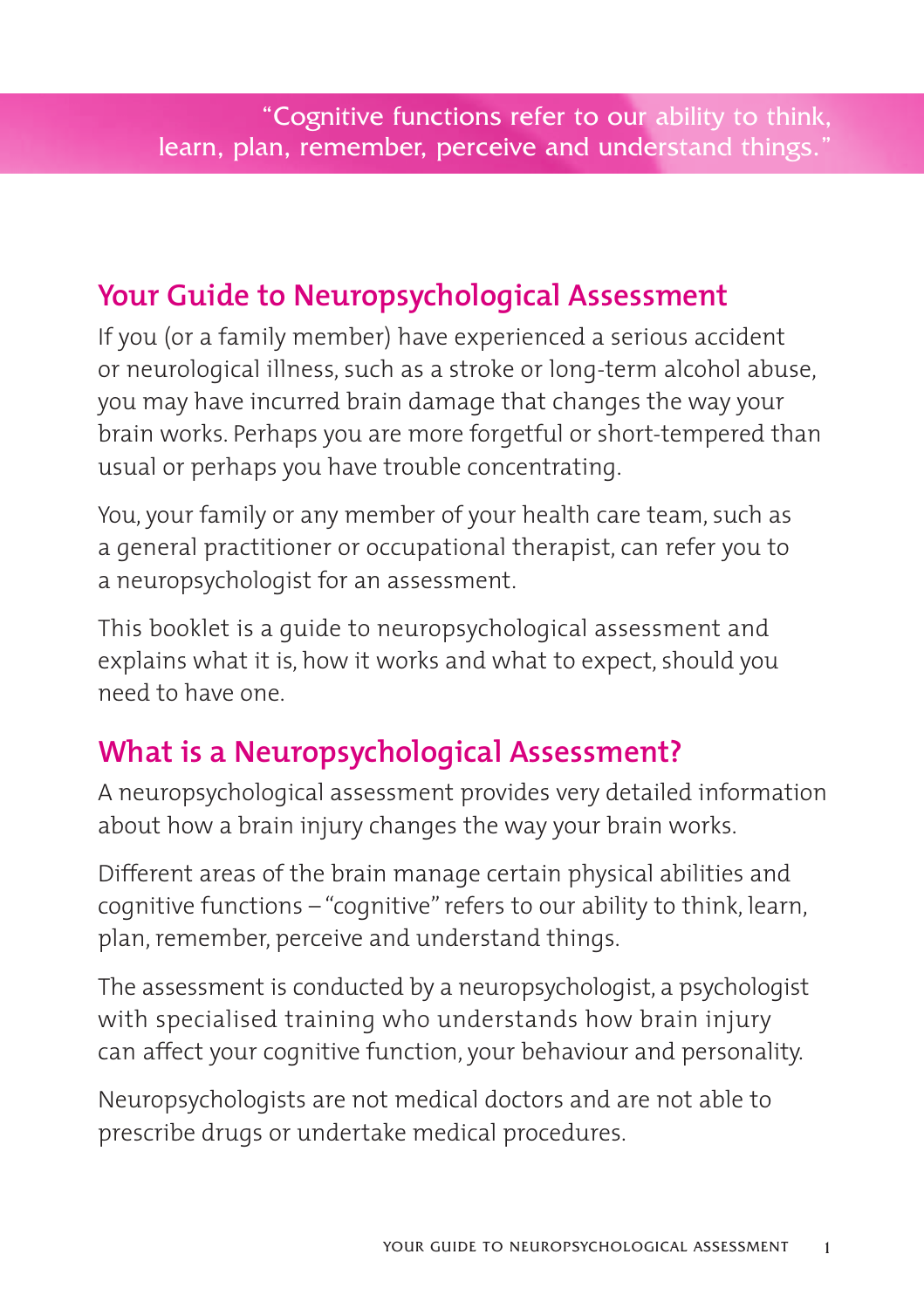

The neuropsychologist can structure the assessment specifically to address any of your concerns. The tests identify which areas of your brain are damaged and how that is likely to affect your ability to function in daily life.

Neuropsychologists also suggest strategies to help you manage changes that concern you.

### **Do You Need an Assessment?**

An assessment is useful:

- **>** If your diagnosis is unclear
- **>** To help design your treatment plan
- **>** To determine eligibility for compensation or services
- **>** To assist with planning educational programs and to assess eligibility for assistance in schools
- **>** To gather information about whether your skills are adequate to live alone, drive, manage your own legal or financial affairs

## **What Happens During the Assessment?**

A neuropsychological assessment involves an interview and a number of "paper and pencil" tests designed to identify the areas of your brain that are damaged. It does not involve any physical examinations.

Tests examine things like your memory, intelligence, problem-solving skills, ability to concentrate and personality changes.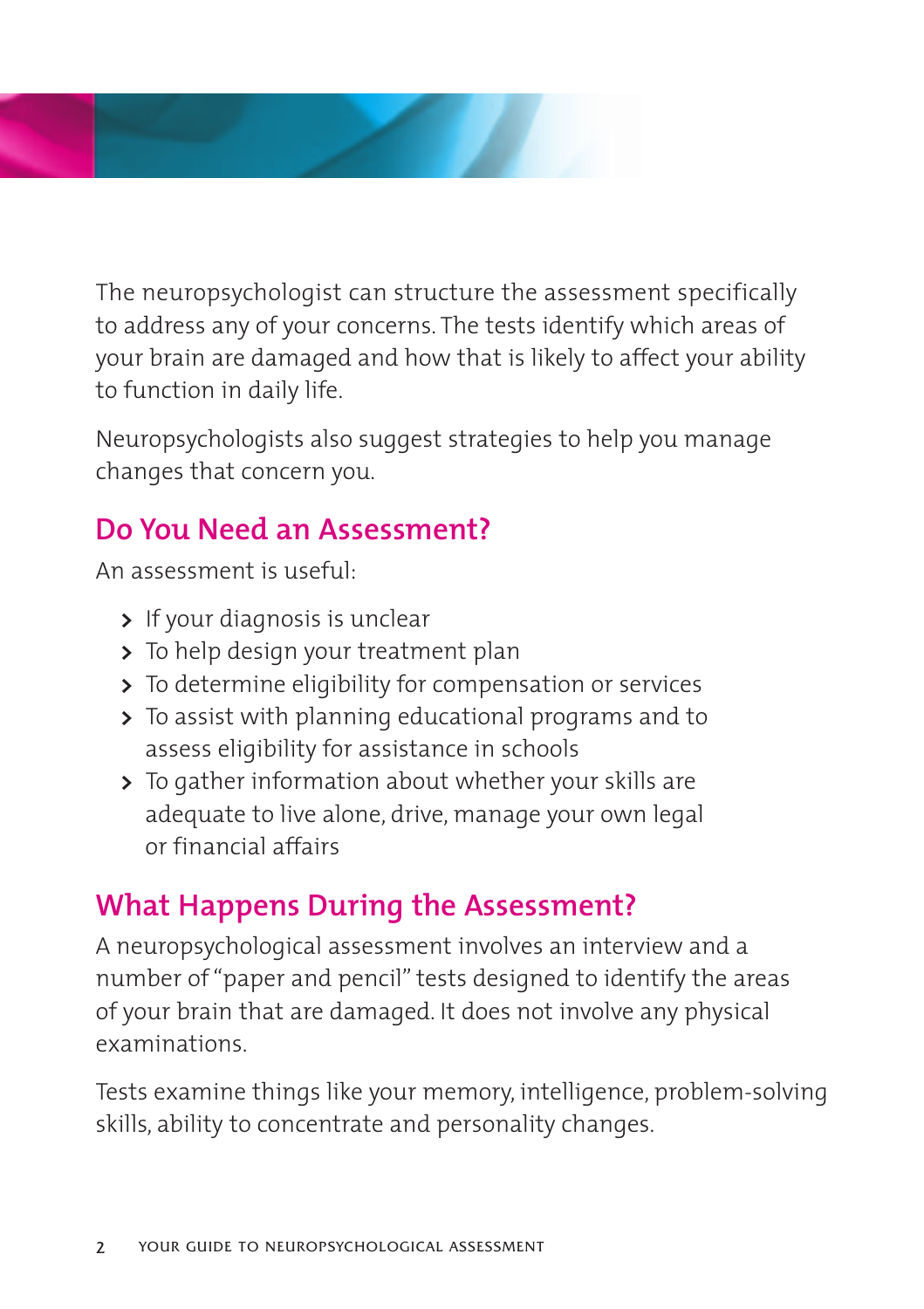#### "The neuropsychologist needs… to speak to… medical professionals involved in your care and people who know you well."

Programs can then be designed to rebuild the skills and abilities that have deteriorated since your accident or illness. Test results also identify the strengths and skills that are well preserved.

Examples of skills that may be assessed or measured include:

- **>** Attention: length of attention span, ability to divide attention between tasks
- **>** New learning: ability to take in and recall new information, both verbal and visual
- **>** Executive function: ability to solve problems, maintain focus on tasks, follow rules, control behaviour, show initiative, perceive needs

## **Taking Your Personal History**

The neuropsychologist needs to have a thorough understanding of the person being assessed. He or she will ask for your consent to speak to (or collect reports from) medical professionals involved in your care and people who know you well, such as family, friends and case managers.

This allows the neuropsychologist to form a picture of your behaviour, skills and personal qualities and to assess whether these have changed over time due to your condition.

The assessment of change is also important when examining a person for types of deteriorating illnesses such as Alzheimer's, Parkinson's and Huntington's disease, which can be identified by the progressive deterioration of certain abilities.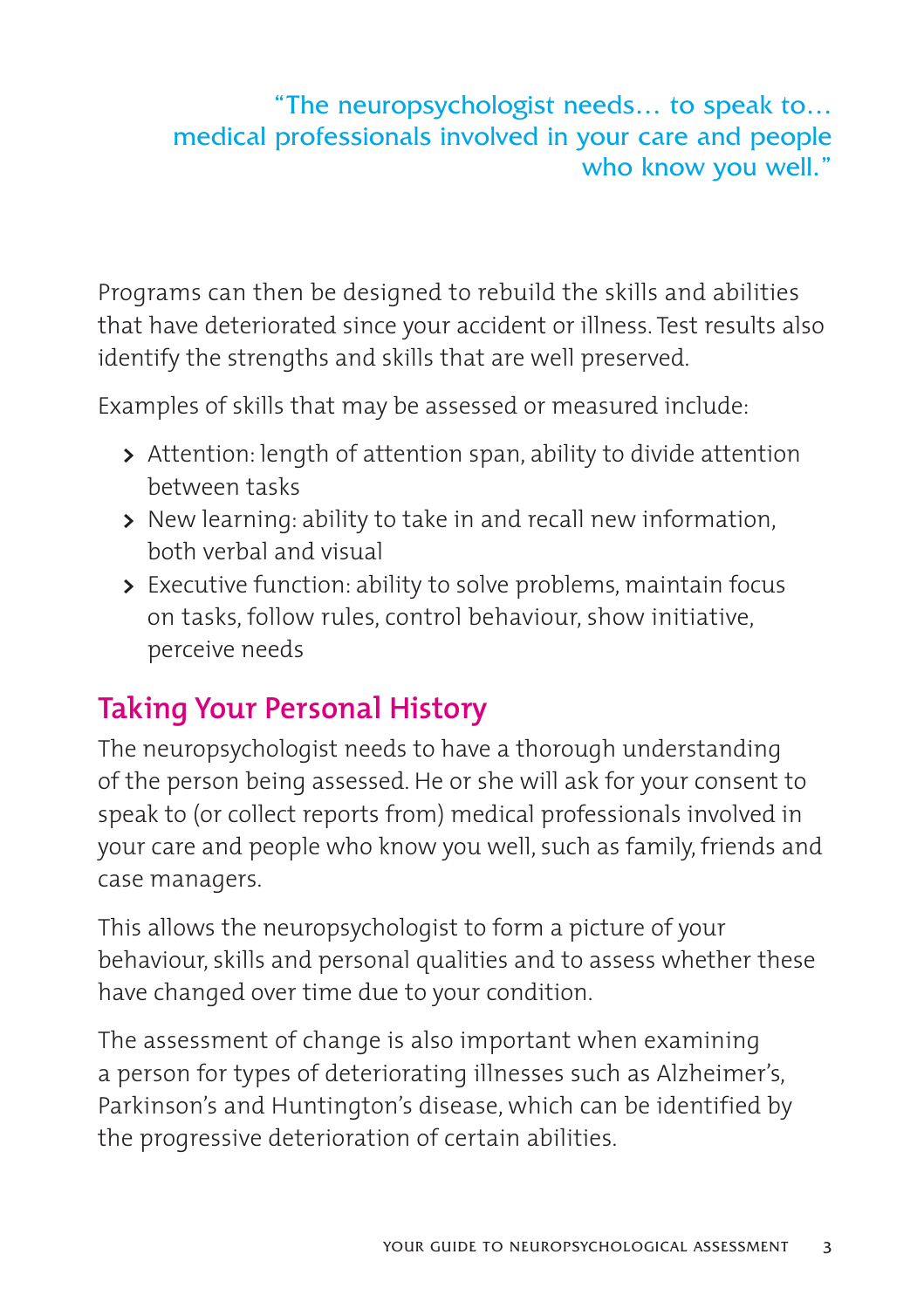Monitoring levels of change can also show how much a person has improved after a brain injury and help to predict their potential for further recovery.

The type of information that the neuropsychologist might ask for includes:

- **>** How long certain problems, such as poor short-term memory or sudden irritability, have been present
- **>** Specific examples of abilities that you have noticed are deteriorating
- **>** Educational, work and social history, such as level of schooling completed, work experience, hobbies
- **>** How problems affect your ability to manage daily life: your work, finances or relationships
- **>** Medical history: previous psychiatric treatment, head injuries or hospitalisations, drug and alcohol use, current medications
- **>** For children and adolescents: information on early developmental milestones, such as walking, talking and school history

#### **How Long will the Assessment Take?**

Generally, interviews and tests take several hours but some assessments may need to be completed over several sessions.

For example, some people may take longer to do the tests because of their difficulties with concentration, the effects of their medication or the need for breaks due to fatigue. Children may also find it difficult to concentrate for long periods of time.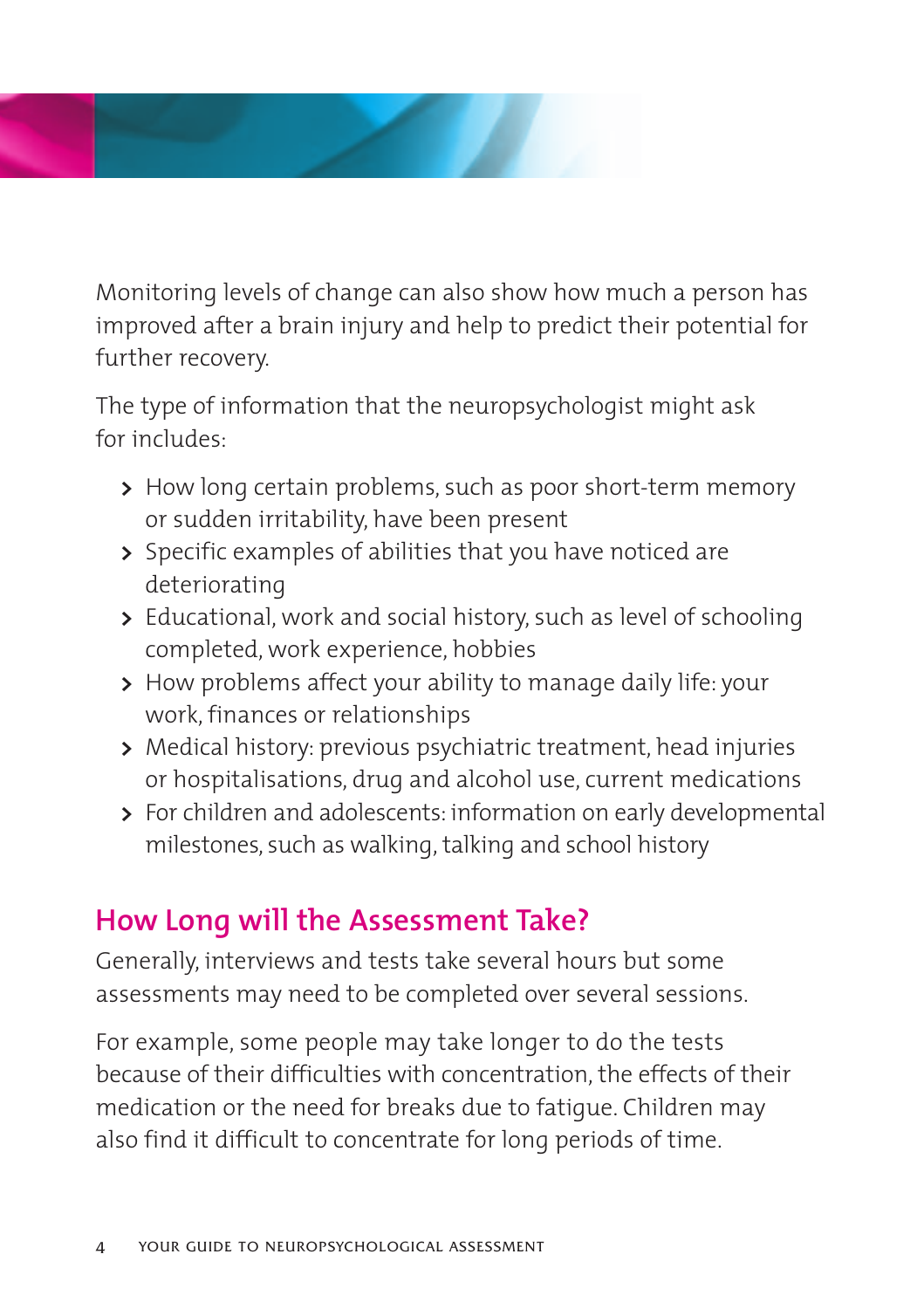### **Preparing for the Assessment**

You cannot study for the assessment but you can prepare well and make sure it is a good measure of your abilities.

Drugs, alcohol and some medications may affect your ability to do your best on some of the tasks. Ideally, you should abstain from drugs and alcohol for at least five days beforehand. Continue to take any prescription medication; just let the neuropsychologist know the name and dose of any medication you are taking.

Some more tips on preparing for the assessment:

- **>** Write down any questions you wish to ask
- **>** Make your appointment for the time of day when you feel most alert
- **>** If taking public transport, leave early to ensure you arrive stress-free
- **>** Ask for small breaks if you feel tired during the assessment
- **>** If you wear reading glasses or a hearing aid, remember to take them with you
- **>** Take copies of previous assessments, hospital notes or school reports
- **>** Take contact details of people who can give the neuropsychologist useful background information: case managers, teachers, therapists
- **>** Take a support person if you feel the need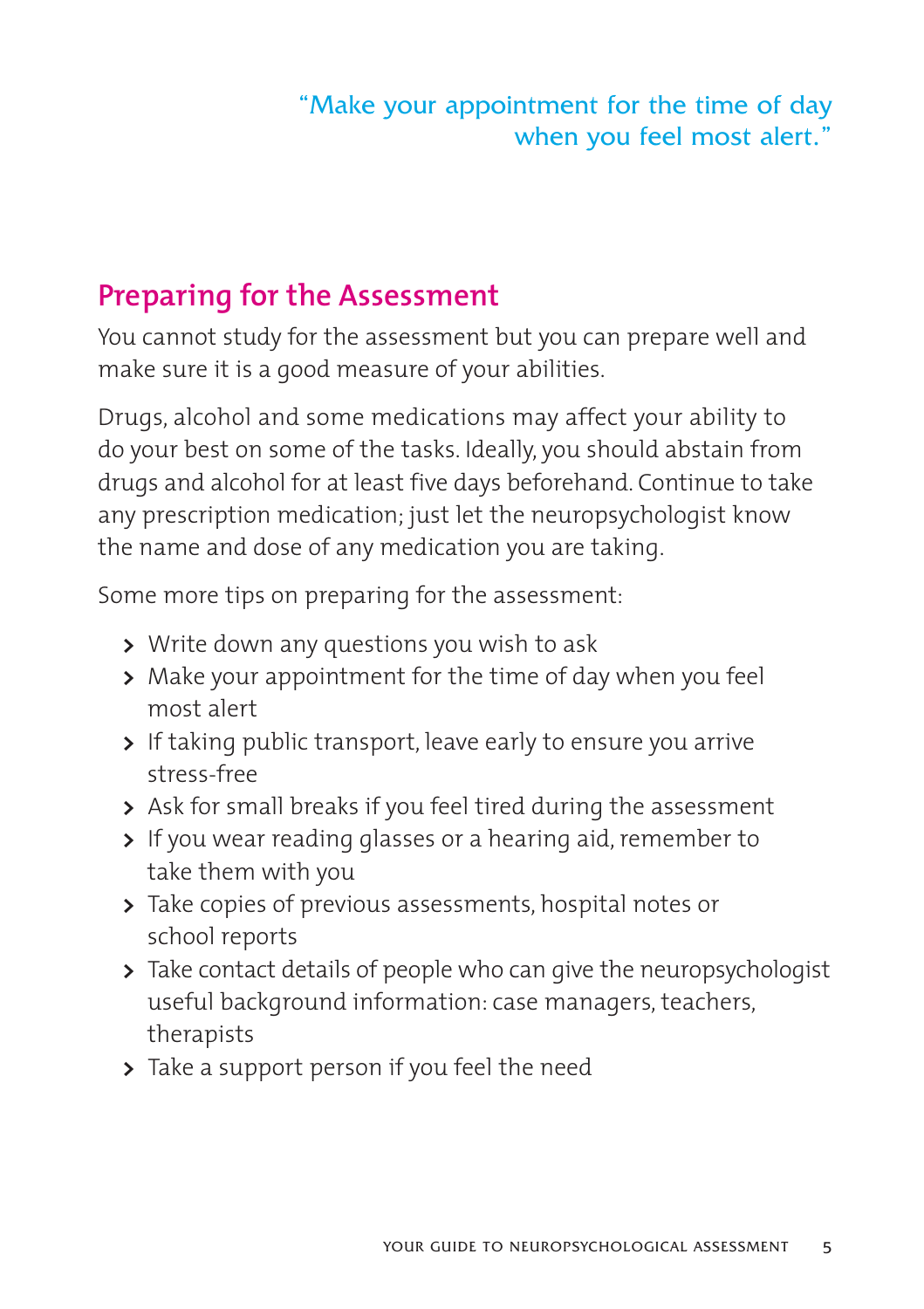

### **What will the Results Show?**

At the end of the session, the neuropsychologist may give you some general feedback about how you performed in the assessment.

They will prepare a detailed, written report that may take a few weeks to deliver. With your consent, the report will be delivered to the health care professional who referred you, but you may also request a copy of the report or a summary of the results.

The report highlights areas of significant change in your abilities and suggests strategies to help you manage your daily life more effectively.

It will also discuss any particular issues of concern raised by you, your family member or the referrer.

If you have any difficulty understanding the report, call the neuropsychologist and ask them to explain it to you or make another appointment so they can go through the results with you.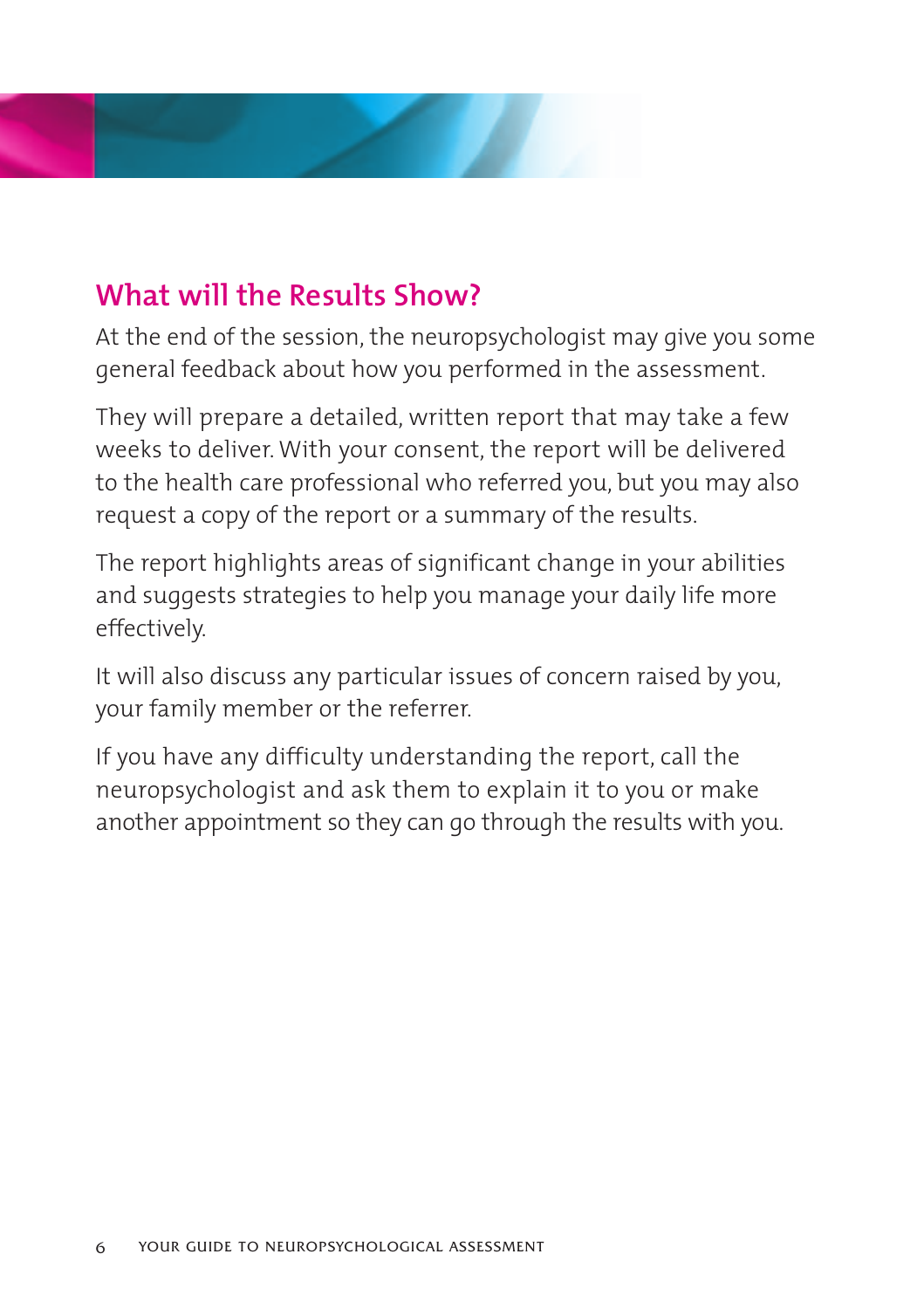## FOR MORE INFORMATION

#### *arbias*

*arbias* conducts neuropsychological assessments and can provide more information about alcohol or substance-related brain injury.

(telephone: 9417 7071 or www.arbias.org.au)

#### **Brain Foundation Victoria**

Brain Foundation Victoria can provide more information about stroke-related and tumour-related brain injury, neurological conditions and other forms of brain injury.

(telephone: 9845 2950 or toll free: 1800 677 579 or www.brainfoundation.org.au)

#### **Headway Victoria**

Headway Victoria is an information and advocacy service for people with brain injury. Its website lists places that do neuropsychological assessments.

(telephone: 9482 2955 or toll free: 1800 817 964 or www.headwayvictoria.org.au)

#### **Statewide ABI Paediatric Coordinators**

Part of Melbourne Citymission, this team provides support and information for people working with children and young people who have sustained a brain injury. They can also offer advice on where to obtain a neuropsychological assessment for people under 18.

(telephone: 9385 6356 or email cbucolo@mcm.org.au)